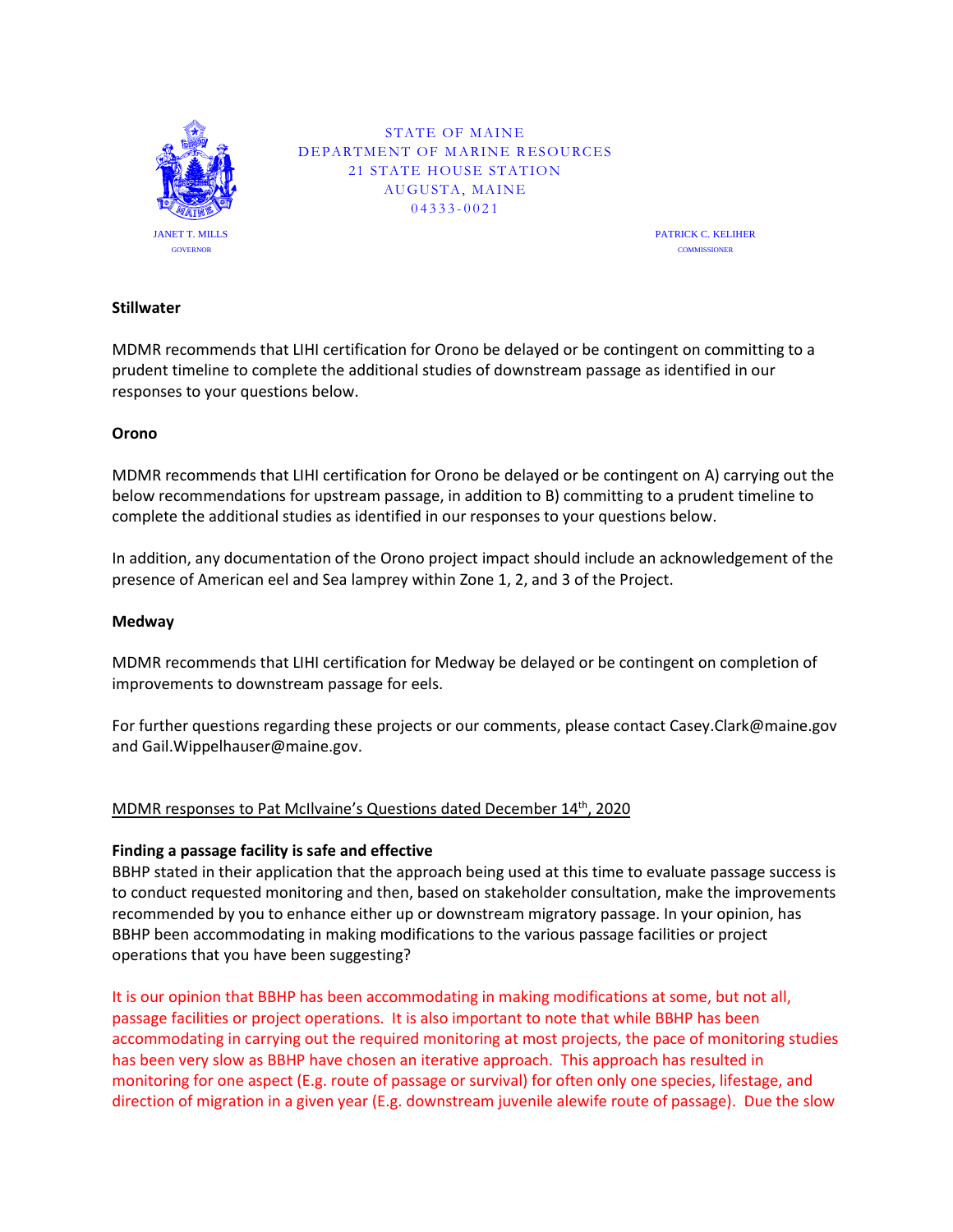pace of monitoring studies, BBHP lacks the required information to determine if fish passage is safe, timely, and effective for many species and lifestages and the Orono, and Stillwater projects. This also means that MDMR and other resource agencies lack the required information to inform recommendations for modification of passage facilities or project operations for many species and lifestages and the Medway, Orono, and Stillwater projects. In addition, some of the monitoring completed by BBHP has been under non-normal project operations (E.g. spill at a project during a downstream study in a year with exceptionally low flow that was below station capacity), which makes the result irrelevant to normal operational conditions.

I also understand that to date, specific numerical standards for determining "safe and effective" passage have not been developed, except for downstream passage of Atlantic salmon (and these standards have not yet been met.) From your perspective, will these be required for all other designated species? Can you tell me if there is a target date for establishment of these standards for the other target species?

BBHP has stated that they do not intend to develop numerical standards for their projects. MDMR and other resource agencies are developing specific numerical standards for determining safe, effective, and timely passage for all diadromous species that occur in Maine. We anticipate these numeric standards will be established in the next five years.

#### **Medway**

In 2020, the effectiveness of the downstream passage facility at the Medway Project was tested for American eel. The agencies have just commented on the draft study report.

Major findings of the study were not encouraging.

- 1) 84% (42/50) of the eels passed through the turbines;
- 2) 12% (6/50) of the eels passed by an unknown route, but turbine passage seems likely since rack spacing is 2.25-inch clear spacing;
- 3) 2% (1/50) of the eels used the bypass;
- 4) 2% (1/50) of the eels did not pass; and
- 5) When adjusted for transit time > 38.7 hours, 61-76% (75% CI) of the eels survived from passage to Station M8.

MDMR and USFWS requested some additional analysis, and the USFWS recommended consultation to discuss next steps (i.e., proposed operational changes, structural changes, etc.).

MDMR recommends that LIHI certification for Medway be delayed or be contingent on completion of improvements to downstream passage for eels.

#### **Upstream passage at Orono:**

1) BBHP informed us that that no further upstream passage studies for Atlantic salmon beyond that conducted in 2014 and 2015 will be needed at Orono as "We were only required to conduct an upstream passage study to determine whether salmon that were attracted to the Orono bypass reach during times of spill or generation flows were delayed in making their way to the Milford facility and the 2015 study showed they were not."

Do you agree that no further studies are needed as a result of the 2015 study findings?

MDMR has reviewed the study reports and we do not agree that the 2015 study findings are sufficient to prove that upstream passage for Atlantic salmon at Orono is safe, timely, and effective. The 2014 and 2015 studies were not designed to explicitly assess fish passage at the Orono Project.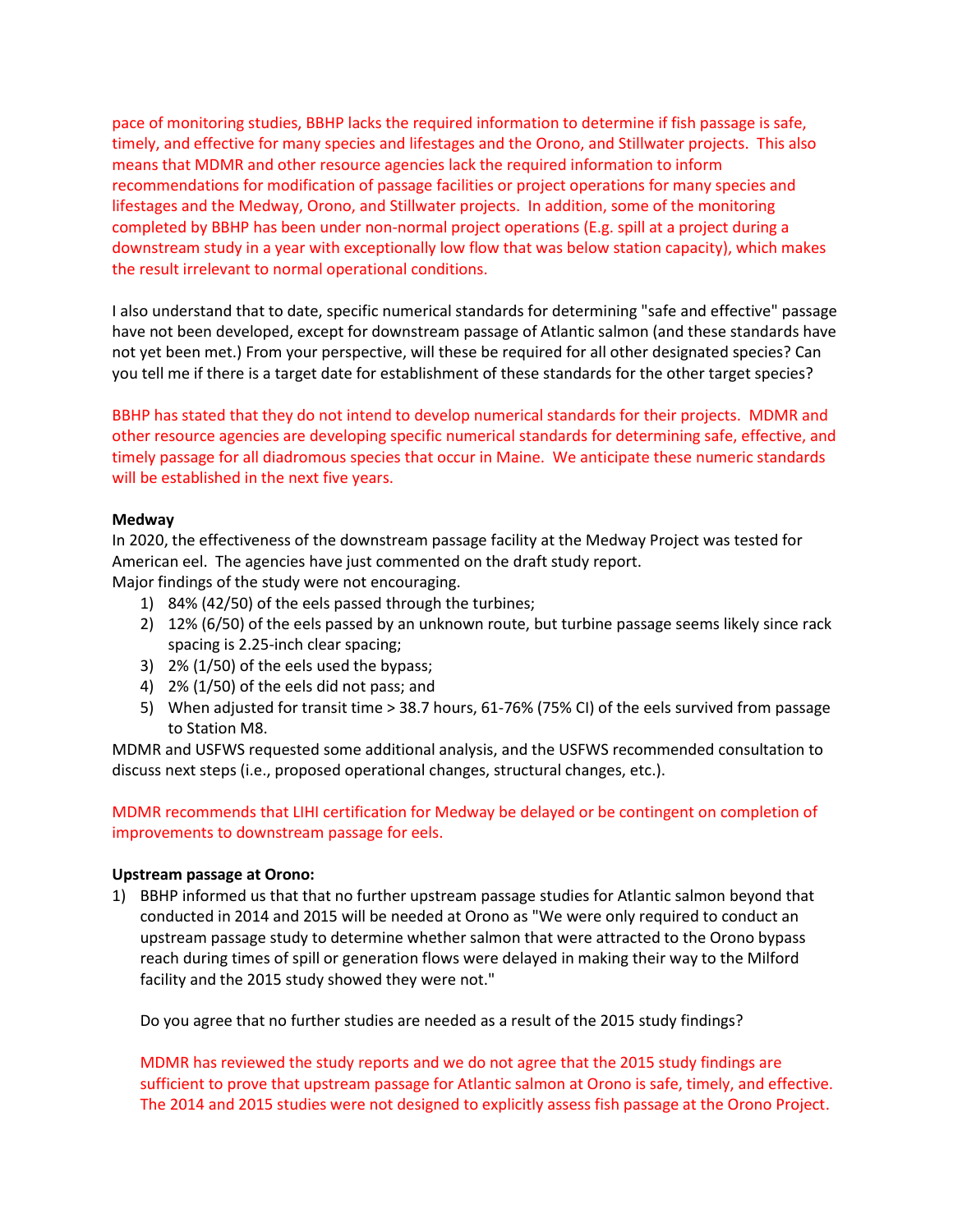The studies were assessments of the Milford fishway, which used fish that were captured at the top of the Milford fishway and placed them downstream in order to re-approach the Milford fishway. Due to the study design the results of the study are biased towards fish that had already approached Milford and therefore are a biased assessment of the Orono Project as fish were unlikely to be motivated to pass the project. MDMR recommends further studies to determine passage is safe, timely, and effective for Atlantic salmon at Orono.

2) At this time, can you comment on whether or not upstream passage performance standards for river herring and American shad will be likely be developed and testing required, or given the fact that fisheries restoration is focused on the Penobscot River mainstem rather than the Stillwater Branch, is it more likely that such standards will never be established?

MDMR may develop upstream performance standards for river herring and American shad for the Orono Project during the 5-year LIHI certification, and require additional testing.

3) Would you also agree that based on the 2016 upstream American eel passage studies, that no further studies for eels will be required, as reported to us by BBHP? (BBHP has noted to LIHI that additional upstream passage studies for eel however will likely be required at Stillwater.) Or will possible future studies be requested if numerical standards for passage effectiveness are established?

Future upstream American eel studies will likely be requested to ensure the Orono project meets numerical standards for passage effectiveness, once they are established.

#### **Downstream Eel Passage at Stillwater and Orono**

1. From your perspective, have sufficient studies been conducted to determine that downstream eel passage has been shown to be safe and effective at these sites or will numerical standards still be developed in the future and new studies required to make this determination?

Downstream eel passage was studied at the Stillwater and Orono projects in 2016. At Orono, all eels went over the spillway or through the lower level bypass, but the Orono project also spilled water for all but ten days of the study even though river flows were below station capacity. Spill at Orono is not normal given the river flows during the study period and thus the study results are not relevant for normal operations. At Stillwater most eels went over the spillway or through the bypasses, but 12% went through turbine A. MDMR requested examination of the rack, but there is no record if BBHP carried out this examination. In summary, the estimated survival rates were high, but operations at Orono were not normal and survival to a downstream receiver was not adjusted for excessive time to reach the receiver as was done in the 2020 Medway study (see below).

In the Medway study, the median time for freshly-dead tagged eels to drift from the release site (below the powerhouse) to a downstream receiver (M8) was determined. Tagged live eels that reached M8 in a period of time exceeding the median drift time were classified as a project mortality.

MDMR may develop downstream performance standards for American eel during the 5-year LIHI certification, and require additional testing.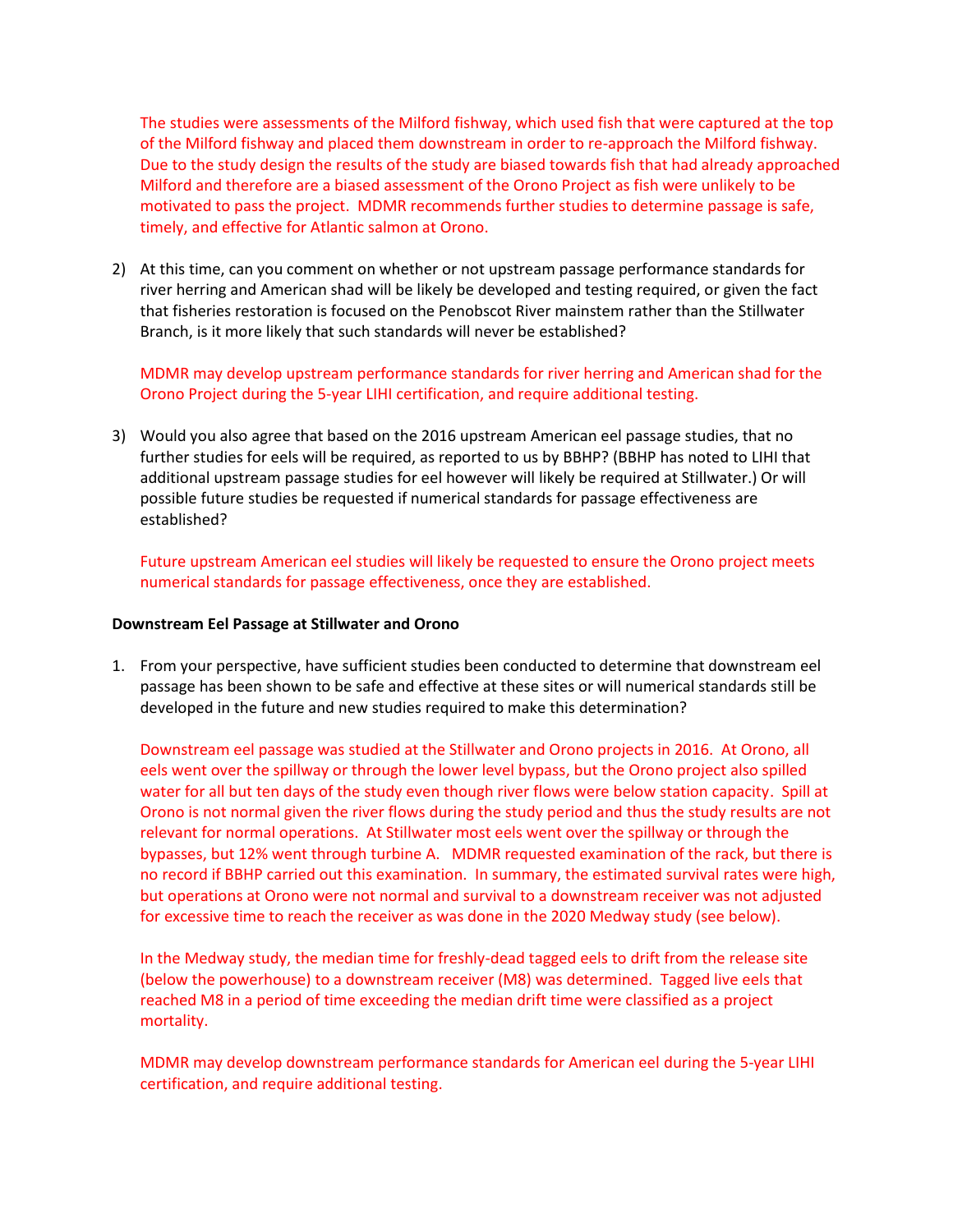### MDMR recommendations for Orono upstream operations:

#### **Upstream Passage at Orono**

The number of river herring returning to the Penobscot River has increased dramatically since the completion of the Penobscot Restoration project. Due in part to the increased river herring return, the Orono Fishway has been overwhelmed by river herring and resulted in a fish kill during the 2018 season. As a result of this fish kill event, BBHP convened a meeting with resources agencies. In the 2019 and 2020 seasons, BBHP committed more staff time to the trucking effort at the Orono project.

In response the fish kill event and the meeting with resources agencies, MDMR developed the following recommendations that BBHP complete in order to improve upstream passage at Orono.

### **BBHP stated that BBHP staff devoted:**

- 1) Multiple full or partial days assisting with passage studies; namely shad and river herring tagging;
- 2) Multiple full or partial days on fish cleanup efforts after fish kill; and
- 3) Multiple full or partial days looking for and recovering stranded fish after drawdowns at the Orono, Stillwater, and Milford Facilities;
- 4) Partial/most of a day handling a sturgeon captured at the Milford facility.

All these activities occurred during the river herring run. Much of the time that could have been spent trapping and trucking river herring from the Orono facility was lost due to these activities. The lost time due to the lack of dedicated full time Orono staff decreased the number of fish transported, and therefore successfully passed the project, for that season.

MDMR recommends that BBHP Dedicate full time staff (3-4 persons) to the Orono Facility during the trapping and transport season and use additional staff for activities required at their other projects.

# **BBHP stated that at times, the river herring did not start running until late morning/early afternoon and that much staff time was spent waiting for fish to enter the trap. Similar run timing is observed at Milford.**

MDMR recommends that BBHP coordinate their crew hours with river herring run timing to maximize efficiency in moving fish. This could be accomplished by daily observations at the Orono Facility. If crew observations confirm that the river herring are not moving until afternoon, staff starting times could be shifted to later in the day.

## **BBHP stated that they do not always operate the Orono fishway with the attraction water operational. It was mentioned that this was to prevent overcrowding of the hopper.**

At other facilities like Benton Falls, which also struggles at times to handle the numbers of fish present at the facility, MDMR/Benton Falls Hydro has had success by raising the entrance gate to create a velocity barrier to restrict fish passage. This provides a method for metering the rate of fish entering the trap facility while still maintaining attraction flow to attract other species such as Atlantic salmon and shad. Operating with no attraction flow will limit other fish species from being attracted to the fishway entrance. MDMR recommends that BBHP investigate varying entrance gate settings as an alternative to